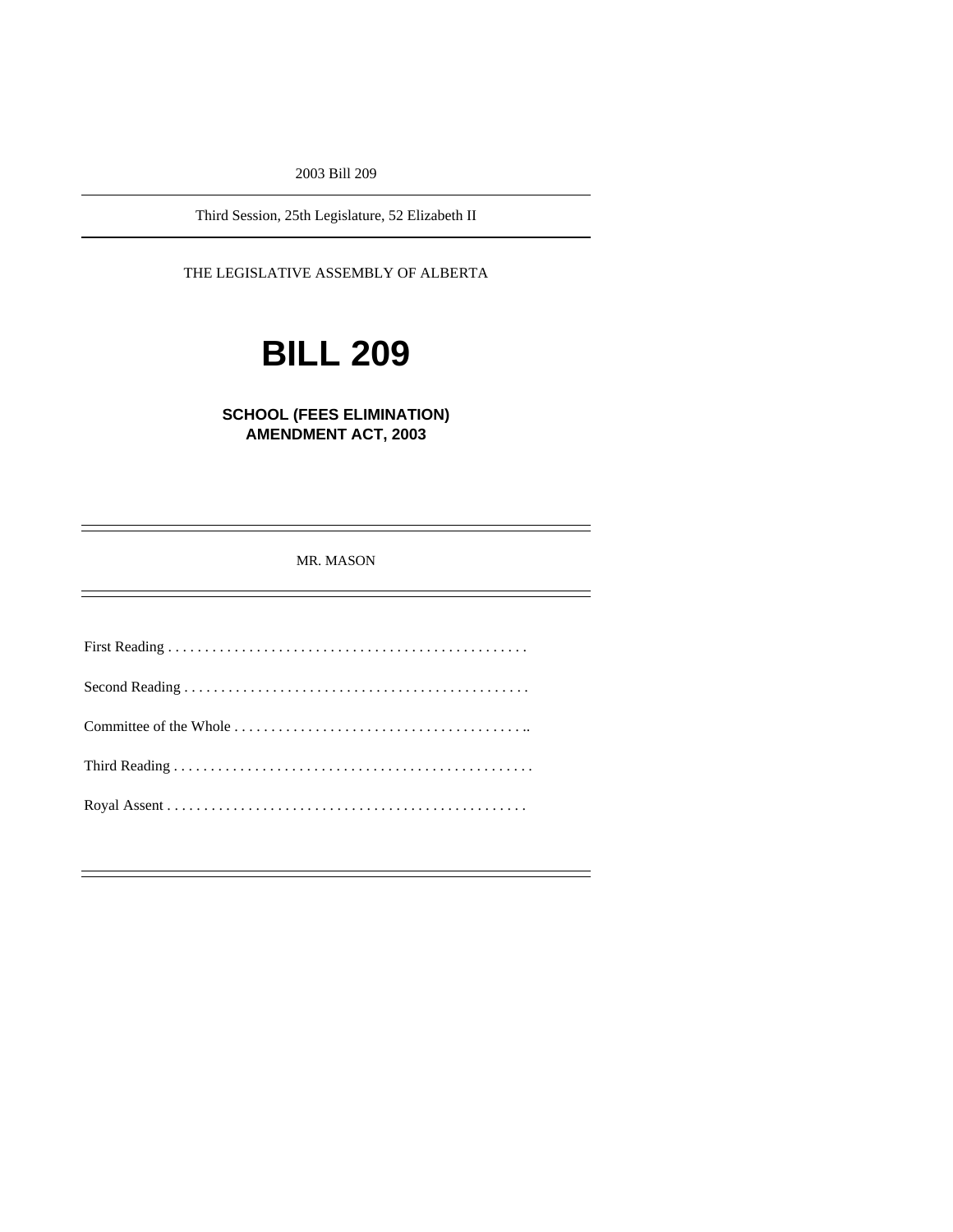*Bill 209 Mr. Mason* 

# **BILL 209**

2003

# **SCHOOL (FEES ELIMINATION) AMENDMENT ACT, 2003**

*(Assented to , 2003)* 

HER MAJESTY, by and with the advice and consent of the Legislative Assembly of Alberta, enacts as follows:

## **Amends RSA 2000 cS-3**

**1 The** *School Act* **is amended by this Act.** 

### **2 Section 30 is amended**

 **(a) in subsection (2) by adding** "Subject to subsection (2.1)," **before** "A person or board";

### **(b) by adding the following after subsection (2):**

**(2.1)** Section 49.1 applies, with all necessary modifications, to an early childhood services program offered to children and students for the school year immediately preceding grade 1.

**1**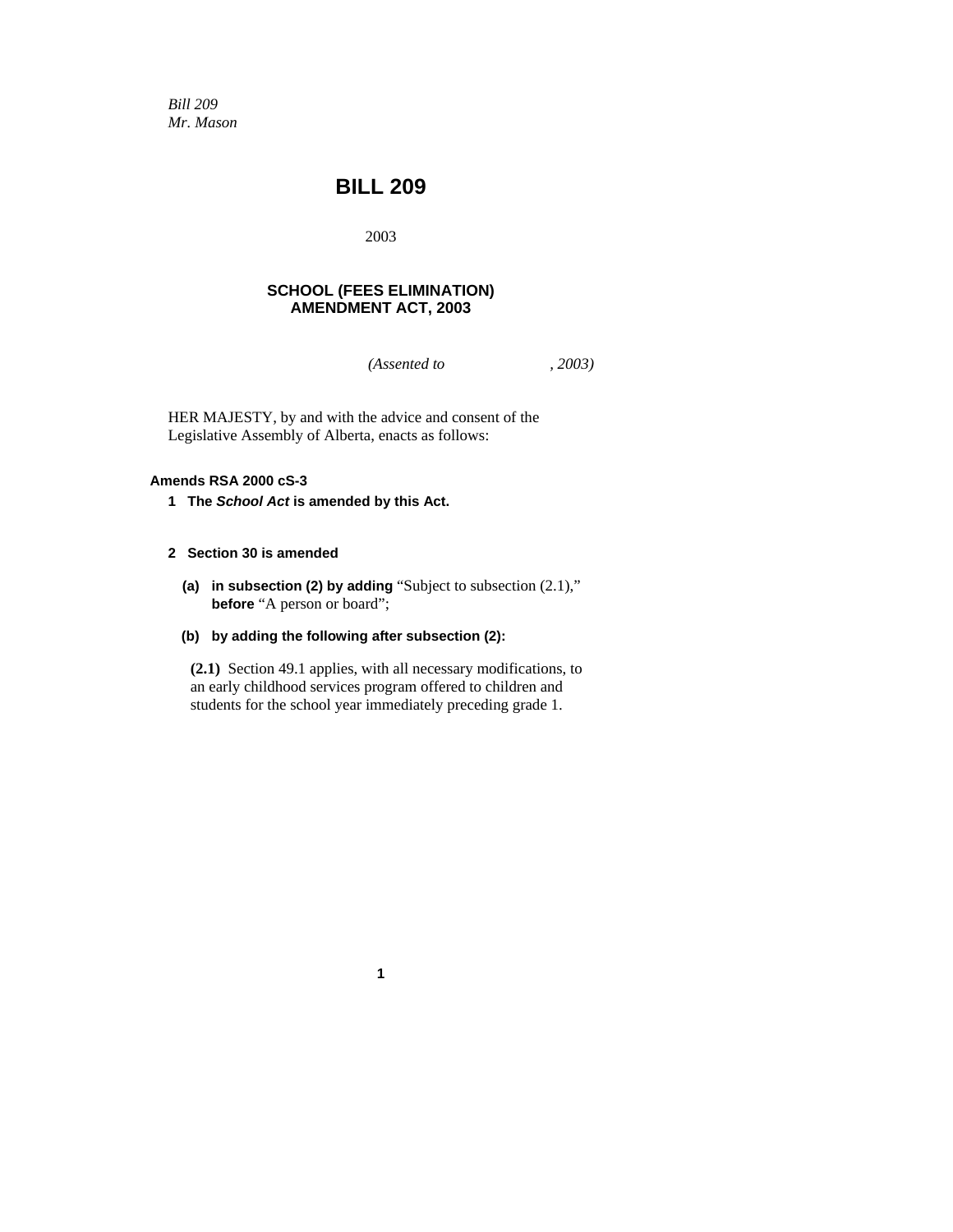#### **3 The following is added after section 49:**

#### **Restriction on charging fees**

**49.1(1)** No school operated by a board shall charge a student or a student's parent or otherwise raise funds for services or supplies associated with core instructional functions including

- (a) textbooks, prescribed study guides and workbooks,
- (b) materials, stationery supplies and equipment required for classroom instruction,
- (c) athletic equipment used in physical education courses, and
- (d) computers and office equipment.

**(2)** Nothing in subsection (1) restricts a school operated by a board from raising funds for extra-curricular activities offered by the school.

**(3)** A school raising funds for any purpose must annually prepare a report indicating the fund-raising activities undertaken by the school, the amount of money raised and the purposes for which the funds were raised and provide the list to

- (a) the parents of students attending the school, and
- (b) the board.

**(4)** If any of the purposes of the fund-raising activities undertaken by the school violate subsection (1), the board must by written notice require the school to reimburse the donors of those funds.

**(5)** When a school receives notification from the board under subsection (4), it must report to the board as to how it has complied with the notice within 30 days of being notified by the board.

**(6)** Upon request, the board will provide copies of the above reports to the Minister.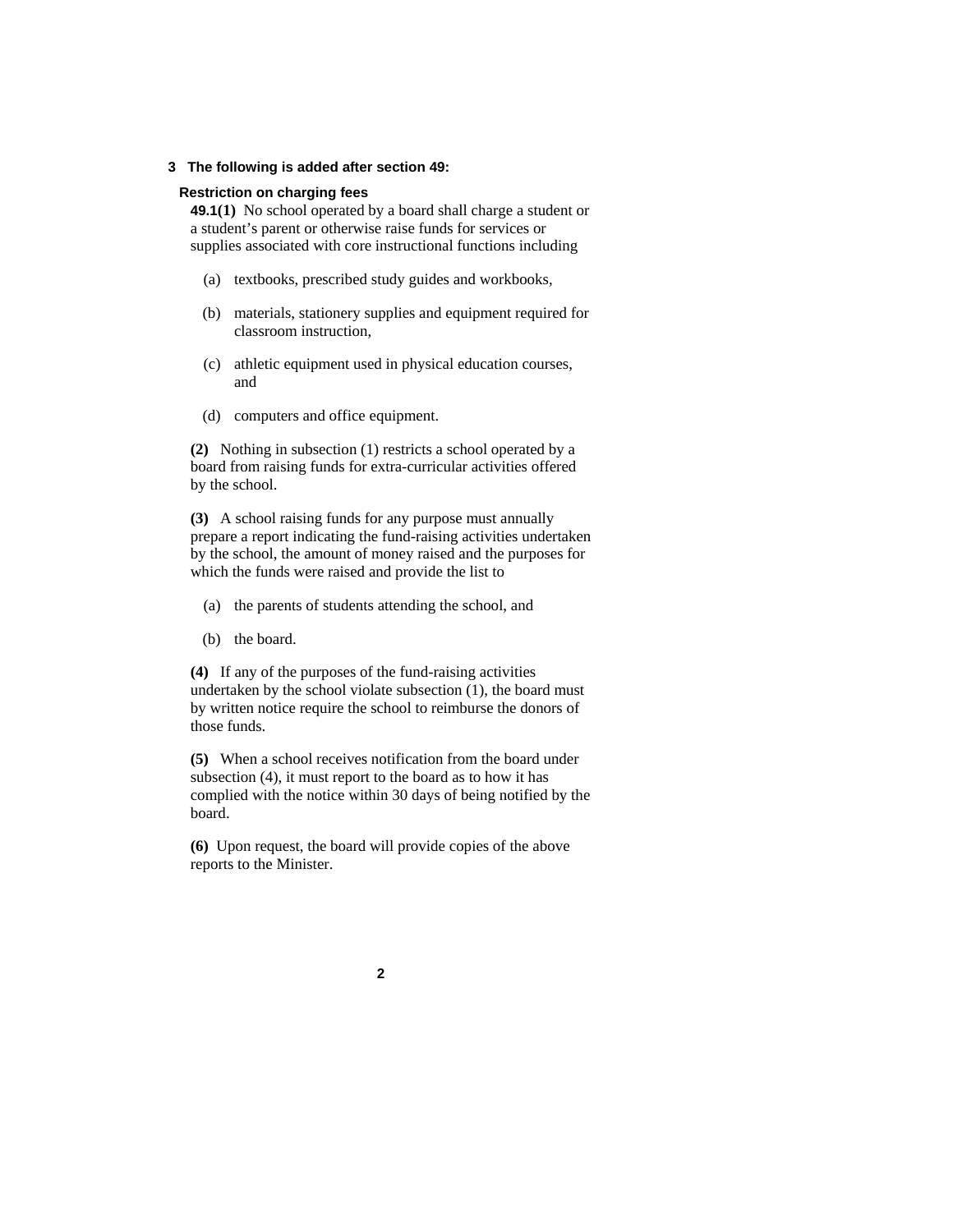- **4 Section 60(2)(j) is repealed.**
- **5 This Act comes into force on September 1, 2004.**

**3**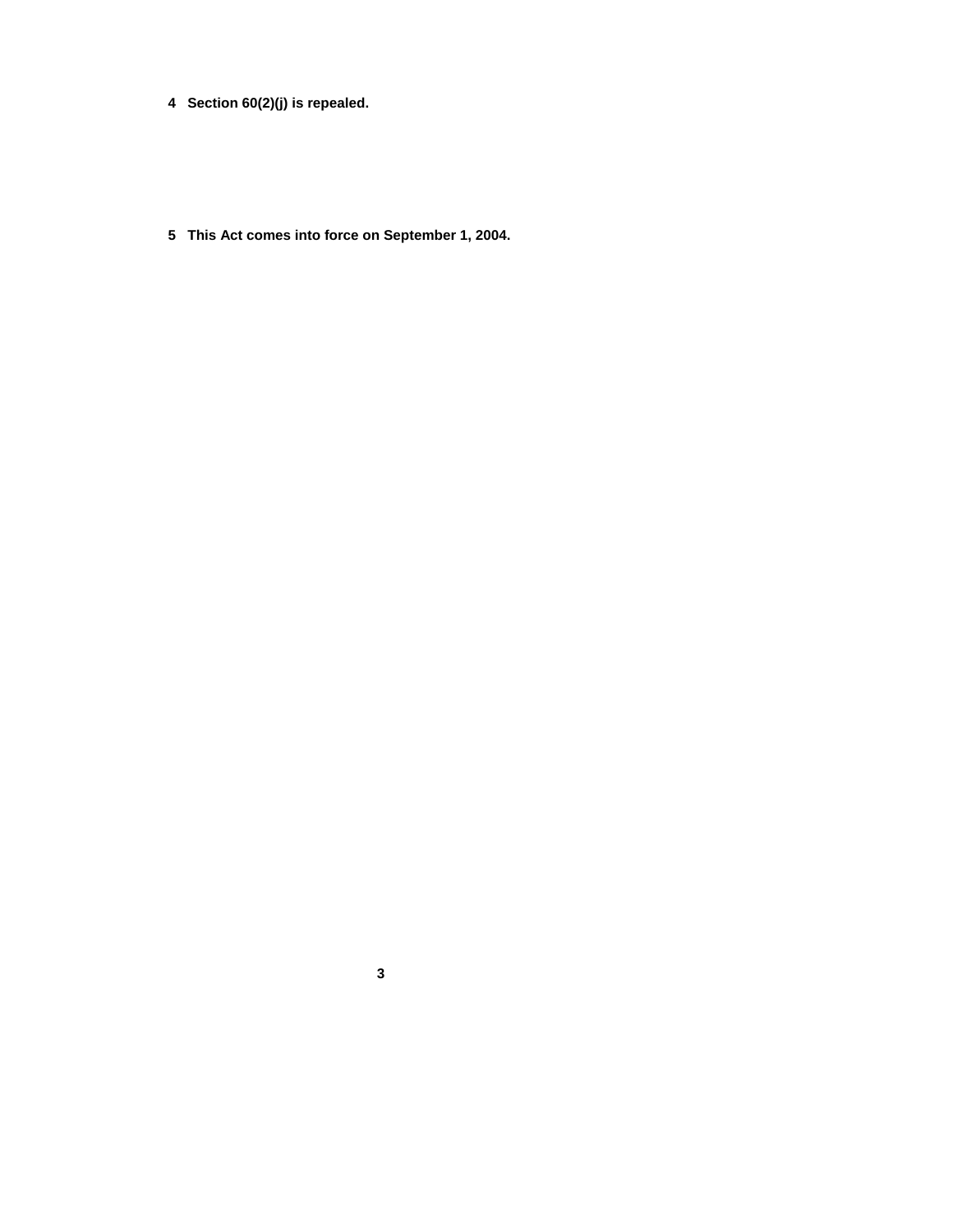#### **Explanatory Notes**

**1** Amends chapter S-3 of the Revised Statutes of Alberta 2000.

#### **2** Section 30 reads:

*30(1) A board or, with the approval of the Minister, a person may provide an early childhood services program to* 

- *(a) a child who, as of September 1, is younger than 6 years of age, if the parent of the child agrees, or*
- *(b) a student, if the parent of the student and the board are of the opinion that the program will benefit the student.*

*(2) A person or board that provides an early childhood services program may charge fees in respect of the program from the parent of a child referred to in subsection (1)(a) who attends the program.* 

*(3) If a child referred to in subsection (1)(a) attends a program under this section, the child is not, by reason of attending that program,* 

- *(a) a resident student of the board, or*
- *(b) entitled to any of the rights or benefits given to a student under this Act.*

**1** Explanatory Notes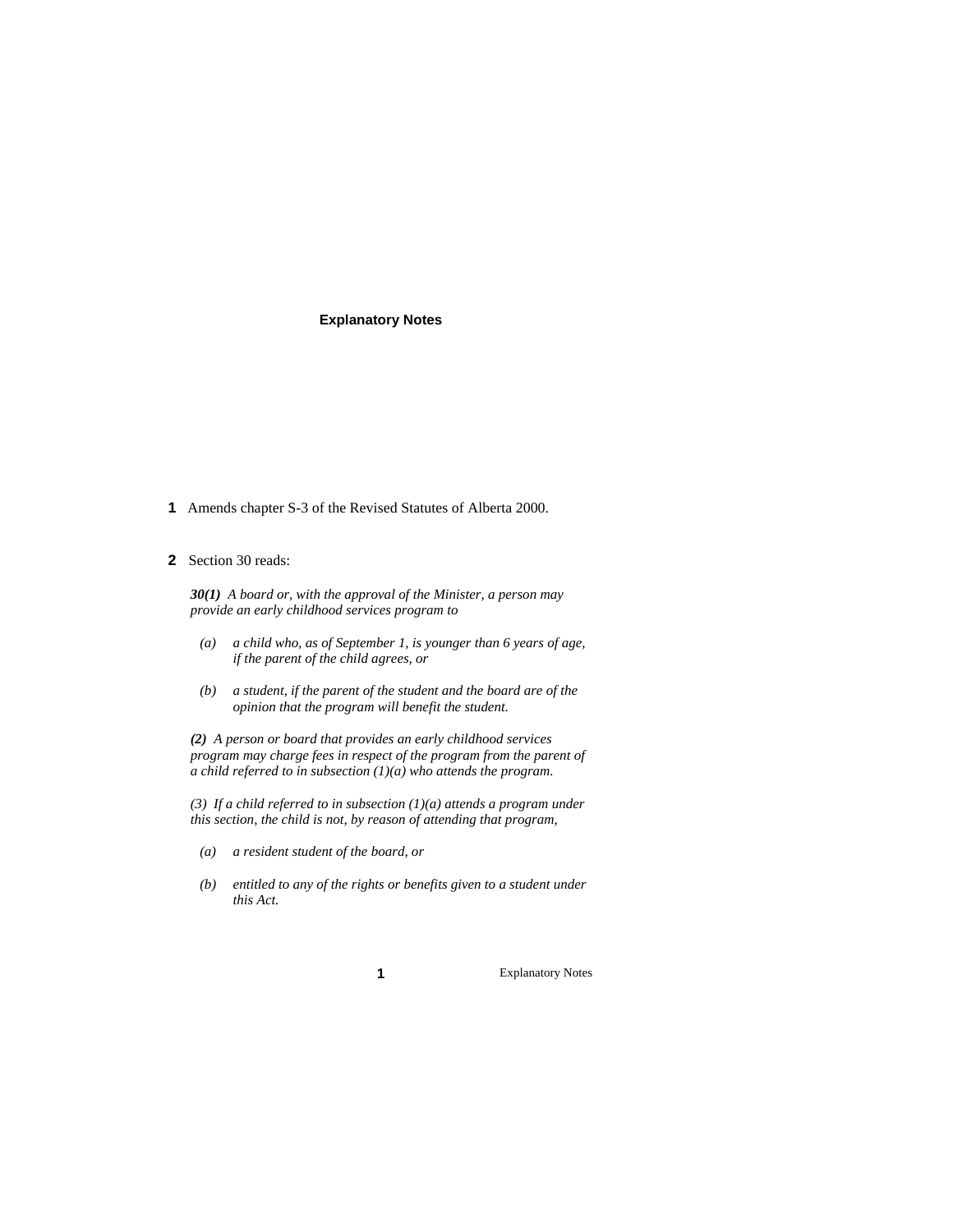*(4) The Minister may make regulations respecting early childhood services programs.*

**3** New section regarding restriction on charging fees.

**2** Explanatory Notes